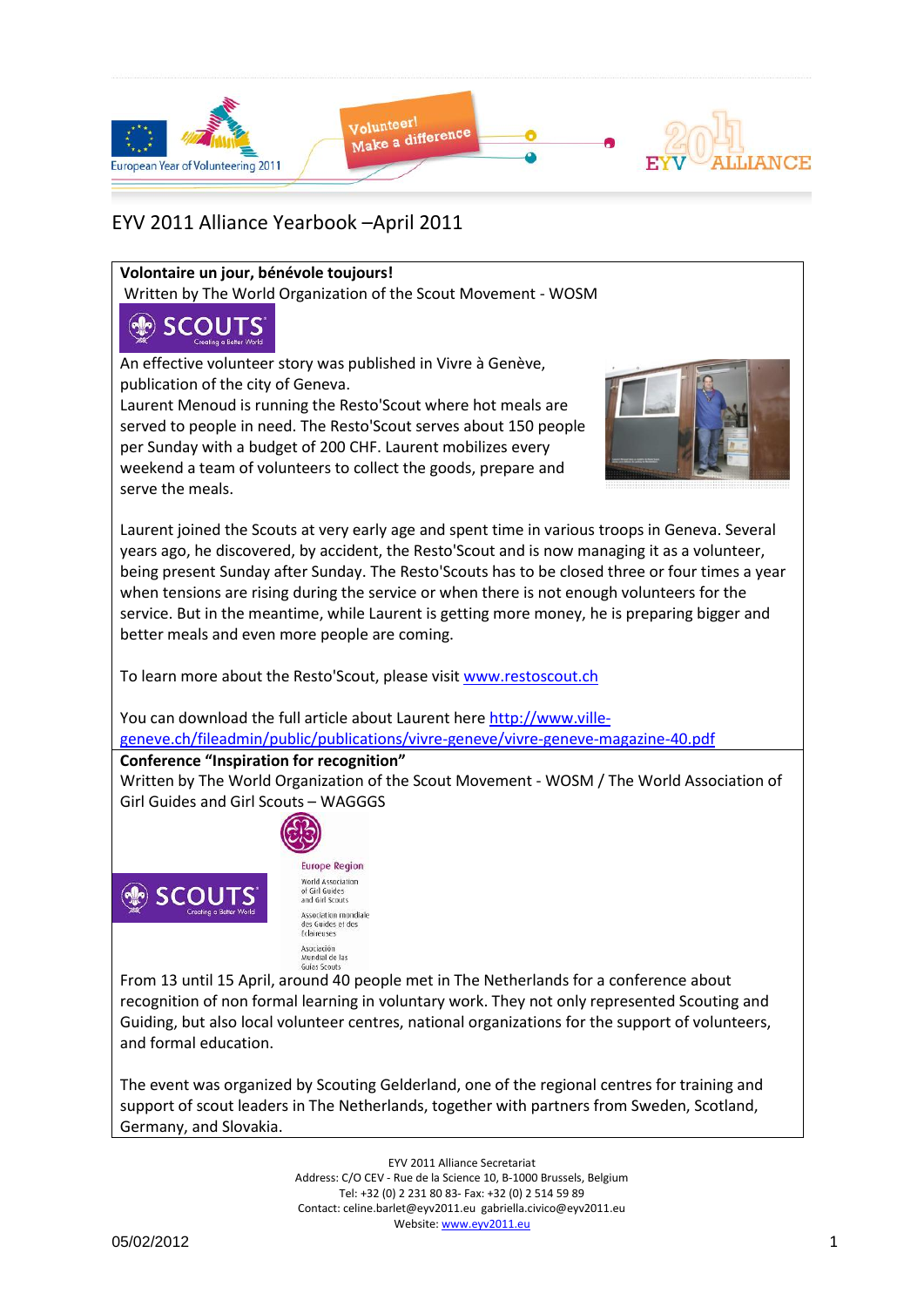

### The aims of the meeting were:

to inspire organisations to start working on, or improve their strategies towards, recognition of competences of their volunteers to present guidance for tools and processes that organisations can use in the recognition process (resources/trainings/criteria for tools/different levels of tools).to present and exchange good practices in the field of recognition of non formal learning. New developments on European level, such as the European Qualifications Framework and the European Skills Passport, were presented, and the participants explored and discussed opportunities for future cooperation.

For more information please contact Jo Peeters, email [j.peeters@scoutinggelderland.nl](mailto:j.peeters@scoutinggelderland.nl)

### **Volunteering in Sport - a priority topic for the French ENGSO Youth Member, CNOSF Youth Commission**

Written by European Non-Governmental Sports Organisation Youth- ENGSO Youth



The European Year of volunteering offered the youth commission of the French CNOSF (made up of all volunteers) a priority topic for the year as volunteering is one of the main pillars behind participation in sports as we know it.





The youth commission thus, made a common reflection on the current situation and needs for both youth and the sports movement today. This brainstorm led to the creation of a tool-kit; "I am a sports person, but also a volunteer in my club" targeted to youth ranging from school students to university. This tool-kit elaborated not only on what volunteering is but additionally, offered an insight into the different tasks and levels a young individual could contribute to. This tool kit is accompanied by a pedagogical support document to be as user friendly as possible. The kit was presented and is disseminated in a variety of meetings and schools sports conferences in the hope to develop an even wider Volunteering Culture in France and Sports.

In addition, the French CNOSF with the youth commission contributed to a full day of panel debates around volunteering during the "volunteering caravane" which traveled around Europe. This day dedicated to sports and volunteering looked at issues around, youth, gender, disability, inclusion and access to volunteering in France and extended the debate to wider Europe. Overall a very successful day which brought, practitioners, leaders and politicians to enter into a transgenerational dialogue around the common barriers and solutions to volunteering in sports in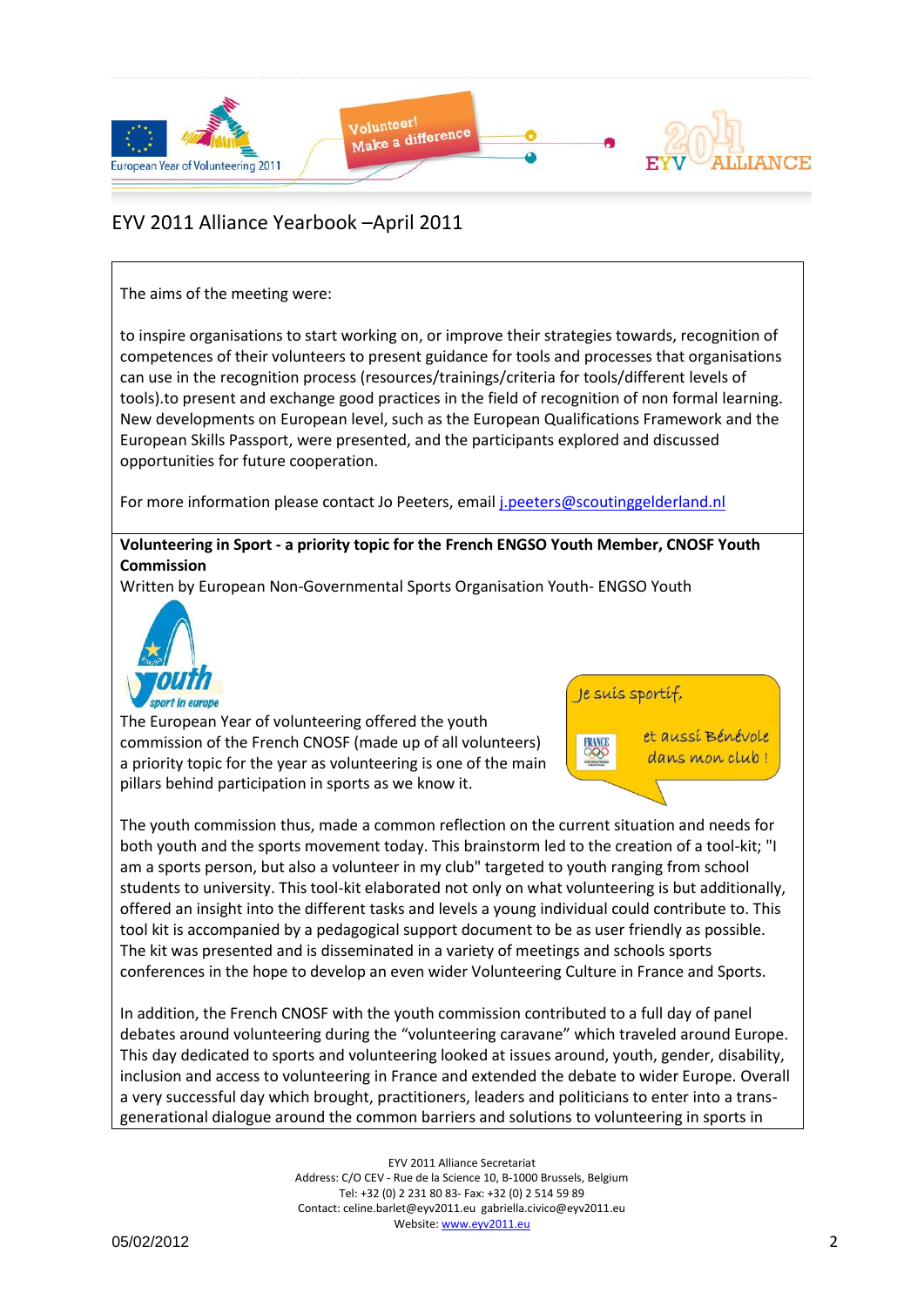

#### Europe.

Even though volunteering is not a punctual action and demands long term commitment, strategy and initiatives, the focus of a European Year of Volunteering offered within the French Youth and Sport movement a valuable space for both reflection and dialogue.

**Dutch Holidays with Humanitas, The Netherlands**

Written by Solidar



Volunteers at Humanitas, in the Netherlands, organize holiday weeks for children who do not get that opportunity in their own families.



**CSVnet organised the Italian launching conference of EYV 2011** Written by CEV - European Volunteer Center



CEV member organisation CSVnet was among the organisers of the Italian launching conference of the European Year of Volunteering 2011, held in Venice on 31st March â€" 1st April 2011. On the first conference day, 5 working groups discussed different issues related to volunteering, namely: subsidiarity, EU 2020, support policies, active citizenship, and youth and participation. The working groups were composed of representatives from various stakeholders including the volunteering and third sectors, public institutions, private companies, research centres and foundations. Participants, from Italy and other European countries, exchanged their opinions with the view to ultimately formulating concrete proposals regarding the position of volunteering in the mentioned topics. The second conference day was open to the broader public and provided an overview of volunteering in different European countries, with representatives from Scotland, Germany, Slovenia and Portugal presenting their organisations and the reality of volunteering in their countries. At the end of the day the final statements of the working groups were presented. During the conference, an appeal for solidarity, tolerance and hospitality was also addressed to the European Union, the Italian Government and the Italian society, in relation to the social emergency due to the arrival of thousands of immigrants on the island of Lampedusa. Finally, the Italian Minister for Labour and Social Affairs closed the Conference with a speech tackling some hot topics currently under discussion between the Ministry and volunteering sector. For more information, you can visit the dedicated Italian civil society website on the EYV 2011, which contains the material related to the Conference.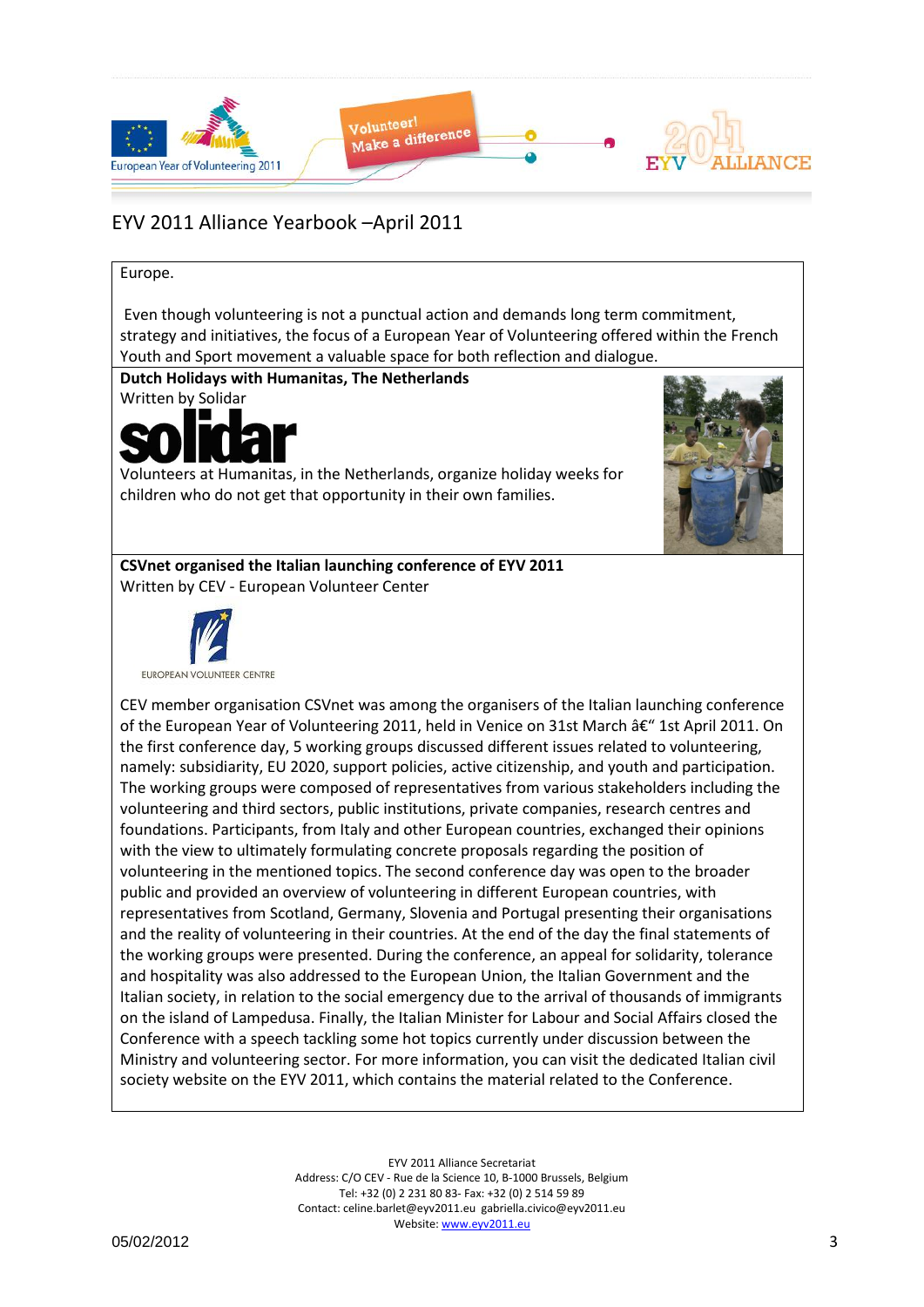

# **European Youth Forum - WORKING GROUP ON VOLUNTEERING**

Written by YFJ - European Youth Forum



This Working Group meeting aimed at developing a the draft outline for the Charter on the Rights and Responsibilties of Volunteers, on bases on the European framework for the rights of the volunteer, in consideration of the outcomes of the YFJ data collection on Volunteering, to be presented and discussed during the Policy Commission at the YFJ spring COMEM 2011. The outcome of the debate was the foundation for the first draft Charter, that was open for consultation of Members, Civil Society Partners and Institutions. (16/17 April 2011, 120, Rue Joseph II, 1000 Brussels)

## **Swedish Red Cross launches volunteer blog**

Written by Red Cross - EU Office

**Red Cross / EU Office** 

**Bureau Croix-Rouge / UE** 

Red Cross volunteers from all over the country and active in different sections of Red Cross launched a special blog written by volunteers. They describe their voluntary work on a daily basis and engagement in Red Cross life.

[http://www.frivilligbloggen.se](http://www.frivilligbloggen.se/)

# **Red Cross says "thank you" to volunteers**

Written by Red Cross - EU Office

## **Red Cross / EU Office**

## **Bureau Croix-Rouge / UE**

The International Red Cross and Red Crescent Movement publicly thank their 13 million active volunteers who do an outstanding job every day of the year saying that these volunteers are the power of humanity and make the world a better place. In the run-up to 8 May, the ICRC has posted a selection of photos to say "thank you"



and highlight the work of Red Cross and Red Crescent volunteers round the world. <http://www.icrc.org/eng/resources/documents/photo-gallery/8th-may-photos-2011.htm>